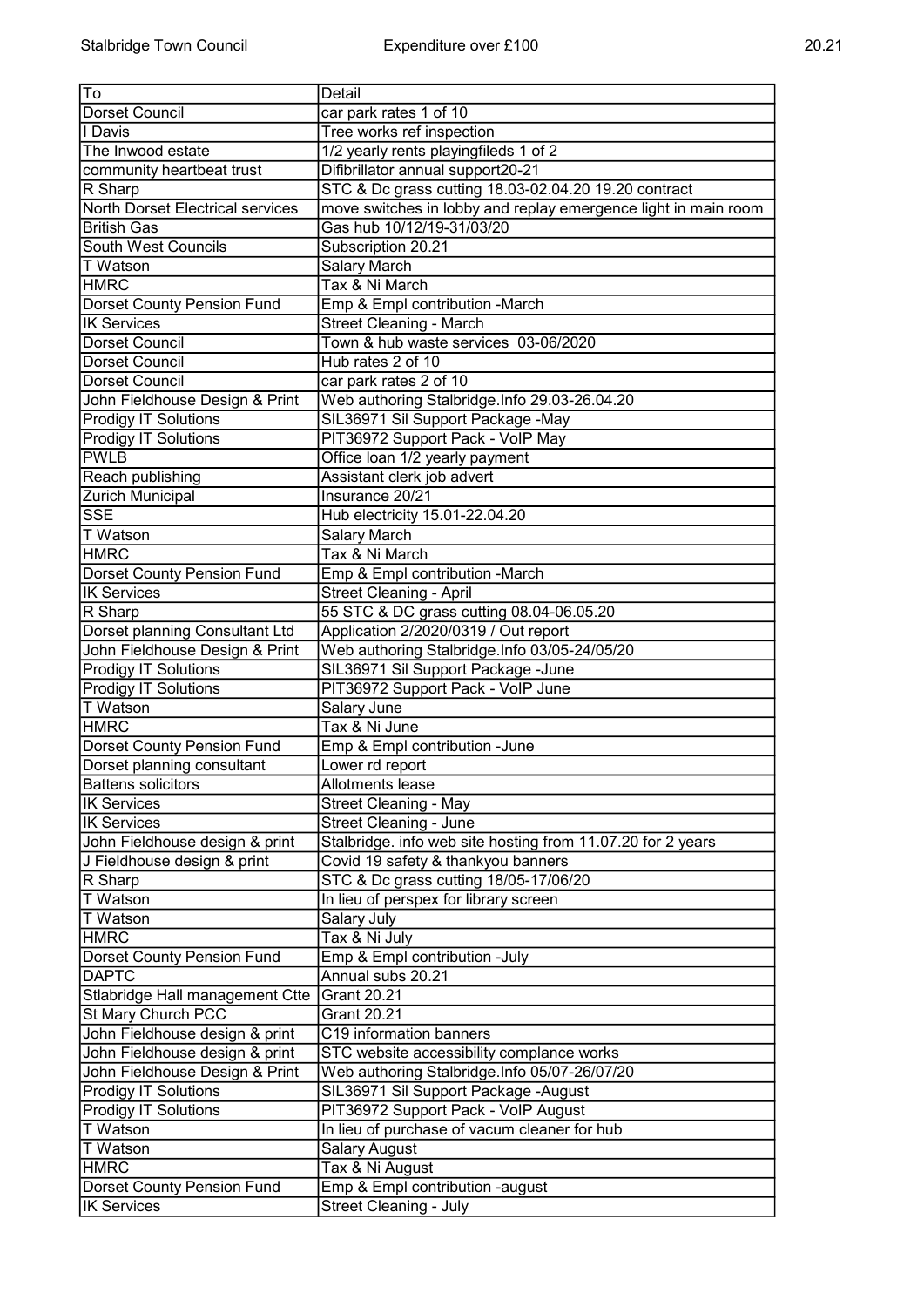| ٠<br>I |  |
|--------|--|
|--------|--|

| <b>SEE</b>                        | Electricity Hub 23/04-13/07/20                                       |
|-----------------------------------|----------------------------------------------------------------------|
| Road & trafic mnagement           | Re-marking car park based on paint at cost                           |
| Dorset Waste partnership          | hub & town waste 29/07-27/09/20                                      |
| Dorset planning consultant Ltd    | Station Road report                                                  |
| Comax                             | C19 supplies                                                         |
| J Fieldhouse D & P                | 1 year web site hosting from 27.08                                   |
| Openings                          | Entrance & Library auto door service                                 |
| Inwood                            | Playing fields rent 2 of 2 20.21                                     |
| <b>IK Services</b>                |                                                                      |
|                                   | <b>Street Cleaning - August</b>                                      |
| T Watson                          | Salary Sept                                                          |
| <b>HMRC</b>                       | Tax & NI Sept                                                        |
| Dorset County Pension Fund        | Emp & Empl contribution -Sept                                        |
| R Sharp                           | RS 57 STC & DC grass cutting 29/06/20-09/09/20                       |
| <b>City Plumbing</b>              | WC c19 equipment                                                     |
| <b>IK Services</b>                | <b>Street Cleaning -September</b>                                    |
| Water to 2 Business               | Water & sewerage service hub 17.03-23.08.20                          |
| John Fieldhouse Design & Print    | Web authoring Stalbridge.Info 30/08-27/08/20                         |
| <b>Prodigy IT Solutions</b>       | PIT36972 Support Pack - VoIP October                                 |
| <b>Prodigy IT Solutions</b>       | SIL36971 Sil Support Package -October                                |
| 4 counties Services Ltd           | New PC                                                               |
| <b>Battens Solicitors</b>         | Final fee inc fee for copy title allotments lease                    |
| T Watson                          | Salary Oct                                                           |
| <b>HMRC</b>                       | Tax & NI Oct                                                         |
| Dorset County Pension Fund        | Emp & Empl contribution Oct                                          |
|                                   |                                                                      |
| <b>Water to 2 Business</b>        | Water service allotments 11.03-24.09.20                              |
| Fencewise                         | Jarvis field fence repair                                            |
| Openings                          | Hub non touch door sensors                                           |
| R Sharp                           | STC & DC grass cutting & springfield hedge                           |
| <b>Prodigy IT Solutions</b>       | Final payment VOIP contract end                                      |
| <b>HMRC</b>                       | Tax & NI Nov                                                         |
| Dorset County Pension Fund        | Emp & Empl contribution Nov                                          |
| T Watson                          | <b>Salary Nov</b>                                                    |
| <b>PWLB</b>                       | loan                                                                 |
| John Fieldhouse Design & Print    | Covid signs for public WC's                                          |
| John Fieldhouse Design & Print    | Web authoring Stalbridge.Info 28/09-25/10/20                         |
| <b>Four Counties Services Ltd</b> | VIOP set up and charges for october                                  |
| Partnership Fire & Security       | Annual emergency lighting intruder / fire alarm and fire extinguishe |
| <b>SEE</b>                        | Electricity Hub 14/07-20/10/20                                       |
| Custome fire & security           | PIR repair                                                           |
|                                   |                                                                      |
| Dorset waste partnership          | Hub & Town waste disposal 09-12/2020                                 |
| <b>IK Services</b>                | <b>Street Cleaning -October</b>                                      |
| <b>PKF Littlejohn LLP</b>         | External audit 19.20                                                 |
| I Davies                          | Lime tree works                                                      |
| M G Garden Services               | Hub rear garden works                                                |
| Alvian play & rec                 | Remedial works post annual play insp                                 |
| Stalbridge building supplies      | WC refurb works materials                                            |
| John Fieldhouse Design & Print    | <b>WC</b> works                                                      |
| John Fieldhouse Design & Print    | Web authoring Stalbridge.Info 01/11-21/11/20                         |
| <b>Four Counties Services Ltd</b> | <b>VIOP November</b>                                                 |
| <b>T</b> Watson                   | Salary Dec                                                           |
| Dorset County Pension Fund        | Emp & Empl contribution Dec                                          |
| HMRC                              | Tax & NI Dec                                                         |
| <b>IK Services</b>                | <b>Street Cleaning -November</b>                                     |
| John Fieldhouse Design & Print    | <b>WC</b> works                                                      |
|                                   |                                                                      |
| Stalbridge PF trust               | 20.21 grant ref TCM 22.01.20                                         |
| <b>Four Counties Services Ltd</b> | <b>VIOP December</b>                                                 |
| John Fieldhouse Design & Print    | Web authoring Stalbridge.Info 29.11-20.12.20                         |
| <b>IK Services</b>                | <b>Street Cleaning -December</b>                                     |
| SLCC                              | Annual membership                                                    |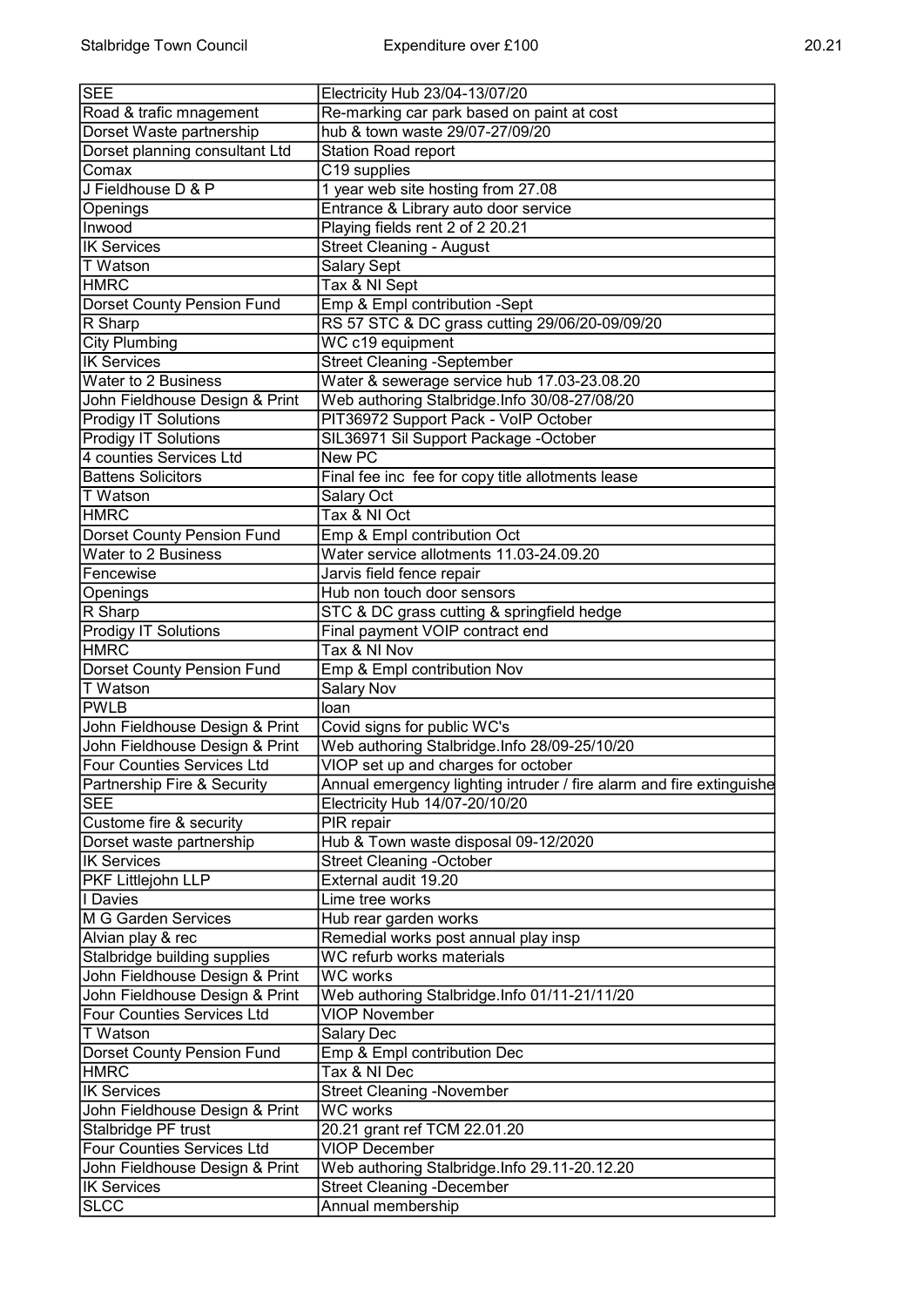| Dorset County Pension Fund                                  | Emp & Empl contribution Jan                       |
|-------------------------------------------------------------|---------------------------------------------------|
| <b>HMRC</b>                                                 | Tax & NI Jan                                      |
| <b>T</b> Watson                                             | Salary Jan                                        |
| <b>SSE</b>                                                  | Electricity Public WC's 23.10.20-14.01.2021       |
| <b>IK Services</b>                                          | <b>Street Cleaning -January</b>                   |
| <b>DWP</b>                                                  | Hub & Town Waste Dec 20-March 21                  |
| <b>SEE</b>                                                  | Electricity Hub 21.10.20-14.01.21                 |
| Four Counties Services Ltd                                  | <b>VIOP January</b>                               |
| John Fieldhouse Design & Print                              | Web authoring Stalbridge.Info 27/12/20-24/01/2021 |
| <b>T</b> Watson                                             | In Lieu of purchase of office lap top             |
| ∣T Watson                                                   | Salary Feb                                        |
| Dorset County Pension Fund                                  | Emp & Empl contribution February                  |
| <b>HMRC</b>                                                 | Tax & NI February                                 |
| <b>British Gas</b>                                          | Gass hub 24/12/20-31/01/2021                      |
| <b>Four Counties Services Ltd</b>                           | <b>VIOP February</b>                              |
| John Fieldhouse Design & Print                              | Web authoring Stalbridge.Info 31.01-21.02.21      |
| Stalbridge Archive sub-committee VAT re-claim via STC 20.21 |                                                   |
| T Watson                                                    | Salary Mar                                        |
| Dorset County Pension Fund                                  | Emp & Empl contribution Mar                       |
| <b>HMRC</b>                                                 | Tax & NI Mar                                      |
| <b>IK Services</b>                                          | <b>Street Cleaning -February</b>                  |
| <b>City Heating</b>                                         | WC pan c19 auto flush                             |
| <b>G Parsons Plumber</b>                                    | C19 Station rd public WC works                    |
| Inwood estates                                              | 1st half year payment 21/22 SPF rent              |
| JF Design & print                                           | Covid 19 WC works                                 |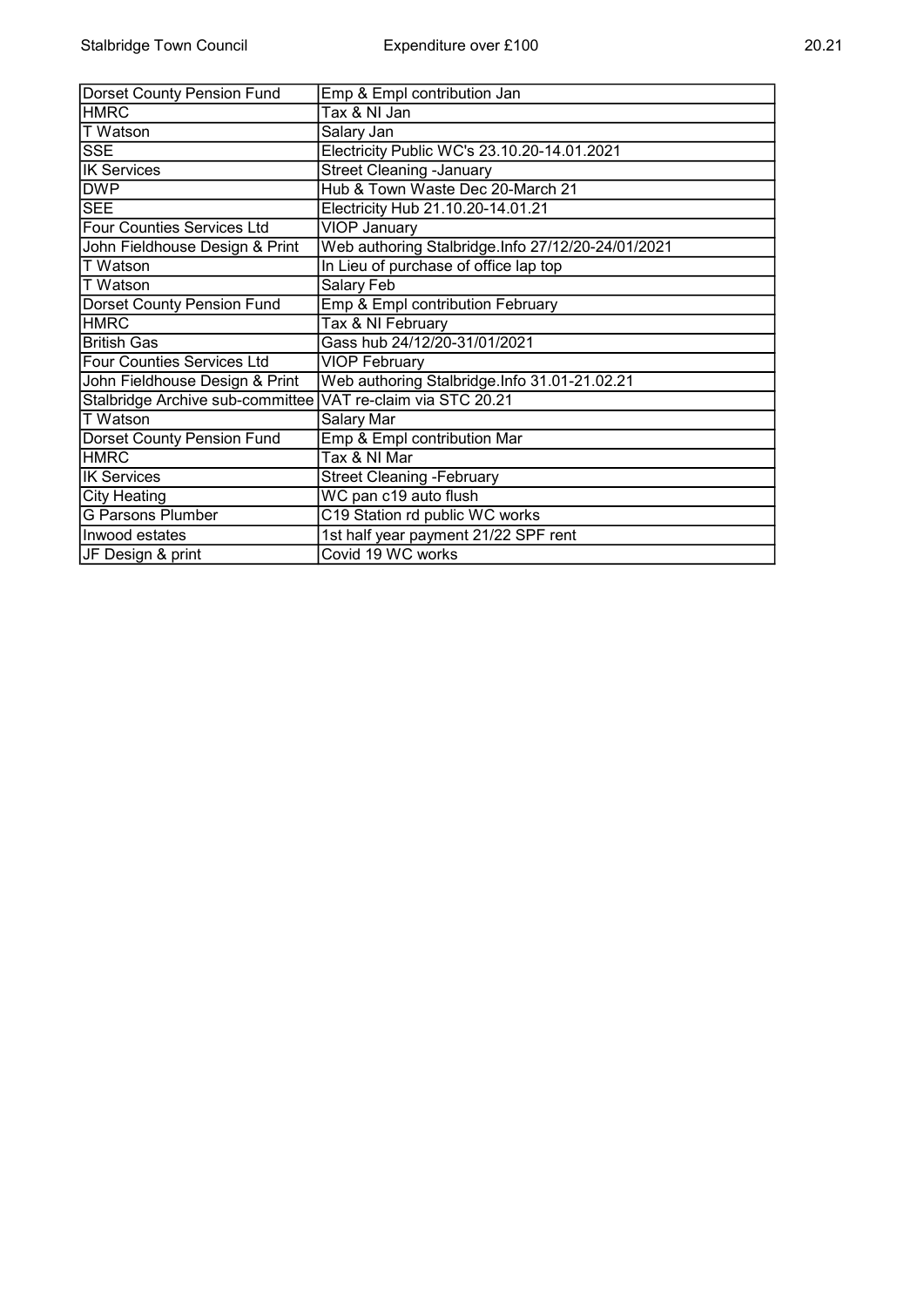$\overline{\phantom{0}}$ 

| Amount                                 |
|----------------------------------------|
| £469.60                                |
| £360.00                                |
|                                        |
| 236.09<br>,<br>£                       |
| £<br>151<br>20                         |
| 282.50<br>£<br>1                       |
| ſ<br>282.00                            |
|                                        |
| <u>428.16</u><br>£                     |
| 522.00<br>£                            |
| 622.54<br>£<br>1,                      |
|                                        |
| 524.60<br>ſ                            |
| :578.69<br>£                           |
| )<br>£<br>616.67                       |
| £<br>:670.80                           |
|                                        |
| 749.00<br>£                            |
| £<br>469.00                            |
| £288.00                                |
|                                        |
| 259.20<br>£                            |
| £134.38                                |
| 614.42<br>ξ<br>ł                       |
| 189.00<br>£                            |
|                                        |
| 810<br>.36<br>,<br>£                   |
| 124.04<br>£                            |
| <u>715.3</u><br>ſ<br>36<br>1           |
| 590.<br>£                              |
| 26                                     |
| 374.16<br>£                            |
| 616.67<br>£                            |
| 521<br>£<br>.00<br>1                   |
| 577.<br>20                             |
| £5                                     |
| £<br>288.00                            |
| 288.00<br>£                            |
| 34.38<br>£<br>1                        |
| 557.97<br>ł<br>1                       |
|                                        |
| £479.10                                |
| .595.68<br>£                           |
| $\overline{£2}$ 64.00                  |
| $\frac{1}{20}$<br>481<br>£             |
|                                        |
| $\overline{£2,}616.67$                 |
| $\sqrt{2,616.67}$<br>£                 |
| £254.00                                |
|                                        |
| $\sqrt{2427.48}$                       |
| <u>2,185.50</u><br>£                   |
| £119.87                                |
| 1,627.63<br>£                          |
| $\overline{E}$ 528.30                  |
|                                        |
| £580.96                                |
| $\overline{E}$ 808.66                  |
| £5,000.00                              |
| 5,000.00<br>£                          |
|                                        |
| $\overline{\overline{\text{£292.50}}}$ |
| E715.00                                |
| E288.00                                |
|                                        |
| $\frac{1}{207.60}$                     |
| $\overline{f}$ 1<br>38<br>34.          |
| £128.27                                |
| ,420.98<br>£<br>1                      |
|                                        |
| 382.77<br>£                            |
| <u>:490.30</u><br>£                    |
| 2,616.67<br>£                          |
|                                        |